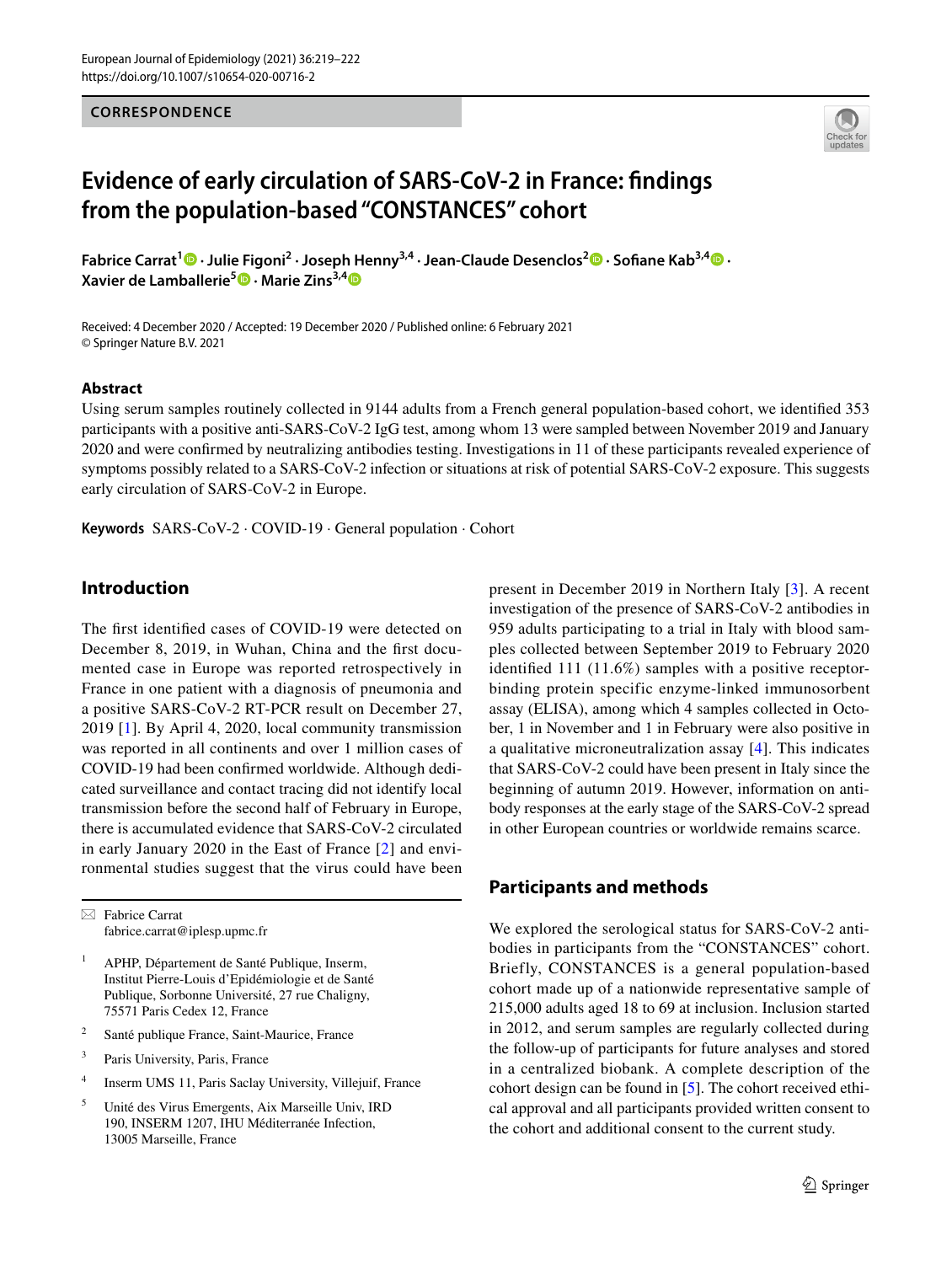We selected all 9144 serum samples collected between November 4, 2019 and March 16, 2020 in participants living in the 12 mainland French regions. All samples were centralized to the virology laboratory (Unité des virus Émergents, Marseille, France) for serological analysis. The serological analysis was performed using a commercial Elisa test (Euroimmun®, Lübeck, Germany) to detect anti-SARS-CoV-2 antibodies (IgG) directed against the S1 domain of the spike protein of the virus (ELISA-S). In accordance with the manufacturer's instructions a test was considered to be ELISA-S positive with an optical density ratio  $\geq 1.1$ , indeterminate between 0.8 and 1.1, and negative, <0.8. All samples with an ELISA-S test  $\geq$  0.7 were also tested with an in-house micro-neutralization assay to detect neutralizing anti-SARS-CoV-2 antibodies (SN), as described elsewhere [[6](#page-3-5)]. A SN titer ≥40 was considered to be positive. Six replicates were performed to confrm positive SN.

Participants with both ELISA-S and SN positive tests in serum sampled before February 1, 2020 were interviewed to identify potential exposure to SARS-CoV-2 infection. A trained investigator collected standardized information on clinical details (in the participant and her/his relatives), history of possible exposure (notably history of travel in Asia), and any remarkable event in close contacts (e.g. unexplained pneumonia).

### **Results**

Participants were aged 55 (min: 19, max: 79) years at sample collection; 4623 (51%) were female; 1503 (16%) were living in Ile de France, 935 (10%) in Grand-Est—these two regions being the French regions with the highest incidences of hospitalization for COVID-19 during the frst semester 2020, 6706 (73%) were living in the other 10 mainland regions.

Three-hundred and ffty-three (3.9%) participants were ELISA-S positive, 138 were undetermined and 8653 were negative (undetermined and negative, 96.1%). The proportion of ELISA-S positive increased from 1.9% (42 of 2218) in November and 1.3% (20 of 1534) in December to 5.0% (114 of 2268) in January, 5.2% (114 of 2179) in February and  $6.7\%$  (63 or 945) in the first half of March ( $P < 0.001$ , Trend test; Fig. [1](#page-1-0)).

Neutralizing antibodies were detected in 44 (0.48%) participants (23 with a titer of 40, 12 with a titer of 80, 9 with a titer of 160), were undetermined in 15 participants, negative in 498 and not done in 8597 (Fig. [2\)](#page-2-0). Strikingly, 13 participants with positive ELISA-S and SN tests had been sampled between November 5, 2019 and January 30, 2020. Table [1](#page-2-1) describes the serological results in these 13 participants, among whom 11 were interviewed. Six of those interviewed did not report any symptom during the weeks preceding the sample collection. Five participants experienced signs of viral respiratory illnesses, and 8 had close contact with



<span id="page-1-0"></span>**Fig. 1** Number of blood samples tested each week for anti-SARS-CoV-2 antibodies by ELISA-S IgG test (horizontal bars) and percentages of ELISA-S positive test (red dots, with exact 95% Confdence Interval) in adult participants from the CONSTANCES cohort, France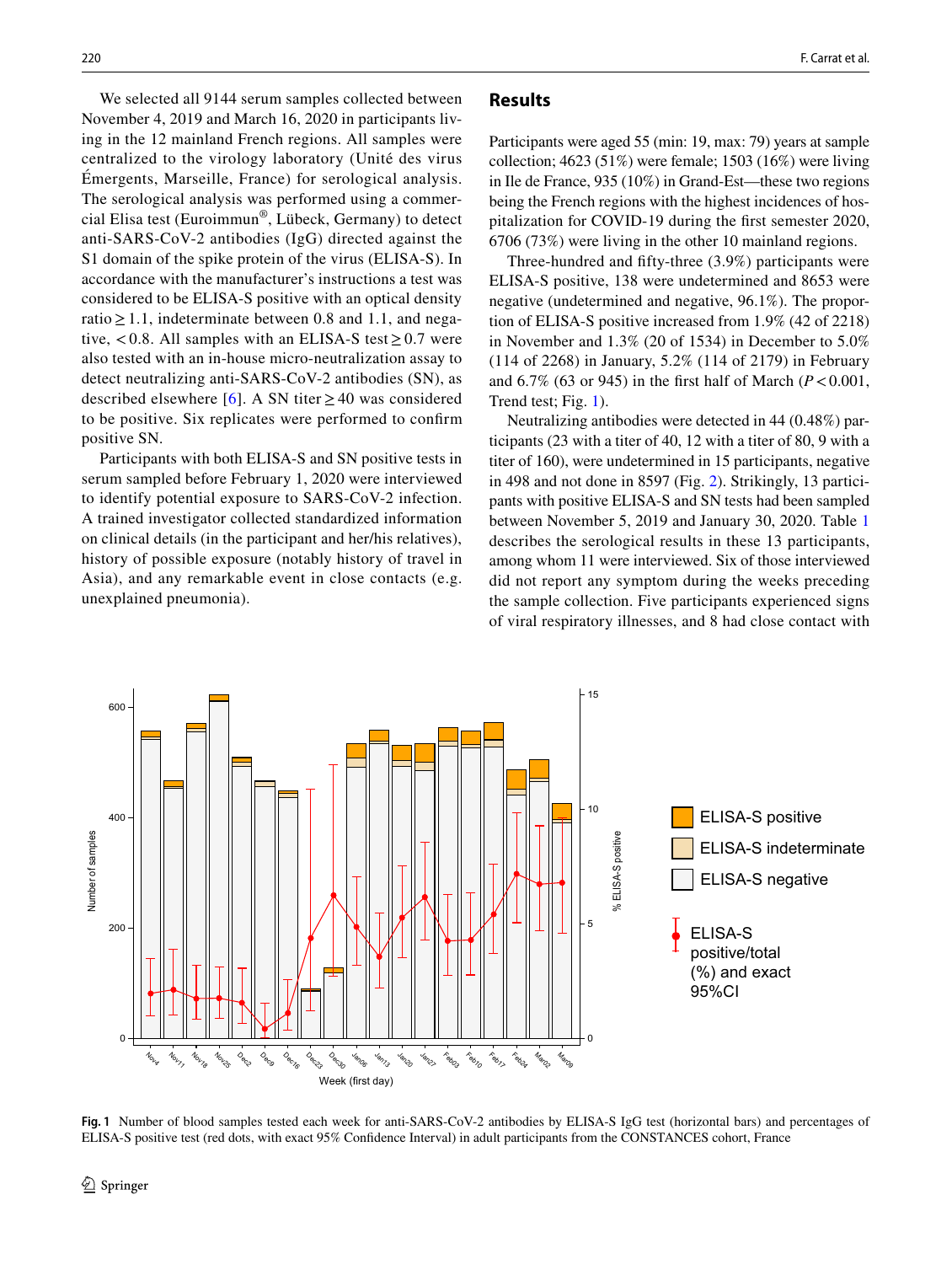

<span id="page-2-0"></span>**Fig. 2** Participants with a positive ELISA-S or a positive SN anti-SARS-CoV-2 test in the CONSTANCES cohort

| #  | Age class (years) Sex Date sample |   | (year-month) | ELISA-S SN |        | symptoms       | COVID-19 Risk factors and symptoms (travel, meetings, contact)                                                                                                                                                                                                                                                                  |
|----|-----------------------------------|---|--------------|------------|--------|----------------|---------------------------------------------------------------------------------------------------------------------------------------------------------------------------------------------------------------------------------------------------------------------------------------------------------------------------------|
| 1  | $60 - 69$                         | F | 2019-11      | 1.17       |        | $40$ No        | None                                                                                                                                                                                                                                                                                                                            |
| 2  | $60 - 69$                         | M | 2019-11      | 2.00       | 40     | N <sub>0</sub> | None                                                                                                                                                                                                                                                                                                                            |
| 3  | $30 - 39$                         | F | 2019-11      | 1.32       | 160    | Yes            | Her partner was sick with intense cough in October 2019                                                                                                                                                                                                                                                                         |
| 4  | $30 - 39$                         | M | 2019-11      | 2.01       |        | 40 NA          | NA.                                                                                                                                                                                                                                                                                                                             |
| 5  | $40 - 49$                         | F | 2019-11      | 1.16       |        | 40 No          | None                                                                                                                                                                                                                                                                                                                            |
| 6  | $30 - 39$                         | F | 2019-11      | 1.75       |        | 80 Yes         | Travel in Spain in early November. She had daily encounters with a<br>family member who had a respiratory illness of unknown origin<br>between October and December. She suffered from dysgeusia,<br>hyposmia, and cough before the sample was taken, but could not<br>remember the date of illness                             |
| 7  | $30 - 39$                         | M | 2019-11      | 2.50       |        | 40 Yes         | The participant and his partner were sick with a severe cough in<br>October 2019. He had a follow-up serology at the end of July, 2020.<br>ELISA-S = $3.82$ ; SN = 10. The participant experienced another epi-<br>sode of cough, fever, rhinorrhea with a SARS-CoV-2 PCR positive<br>test in the second half of September 2020 |
| 8  | $40 - 49$                         | M | 2019-12      | 1.53       | 160 No |                | 2-month travel in Asia between October and December, 2019                                                                                                                                                                                                                                                                       |
| 9  | $30 - 39$                         | F | 2019-12      | 1.88       |        | 40 NA          | <b>NA</b>                                                                                                                                                                                                                                                                                                                       |
| 10 | $50 - 59$                         | F | 2019-12      | 1.83       | 80     | Yes            | Travel in Italy (Roma) end October-early November. Febrile illness at<br>the end of October 2019                                                                                                                                                                                                                                |
|    | 11 40 - 49                        | F | 2020-01      | 1.71       |        | 40 Yes         | Febrile illness during the third week of November 2019. Her husband<br>and children were sick with febrile illness between November 10 and<br>November 25, 2019                                                                                                                                                                 |
|    | $12 \quad 30 - 39$                | M | 2020-01      | 2.83       |        | 40 No          | Father was hospitalized for pneumonia in early December 2019                                                                                                                                                                                                                                                                    |
|    | 13 40 - 49                        | F | 2020-01      | 1.23       | 40     | N <sub>0</sub> | General Practitioner in Paris                                                                                                                                                                                                                                                                                                   |

<span id="page-2-1"></span>**Table 1** Participants with positive ELISA-S and positive SN on blood samples collected between November 2019 and January 2020

*NA* not available